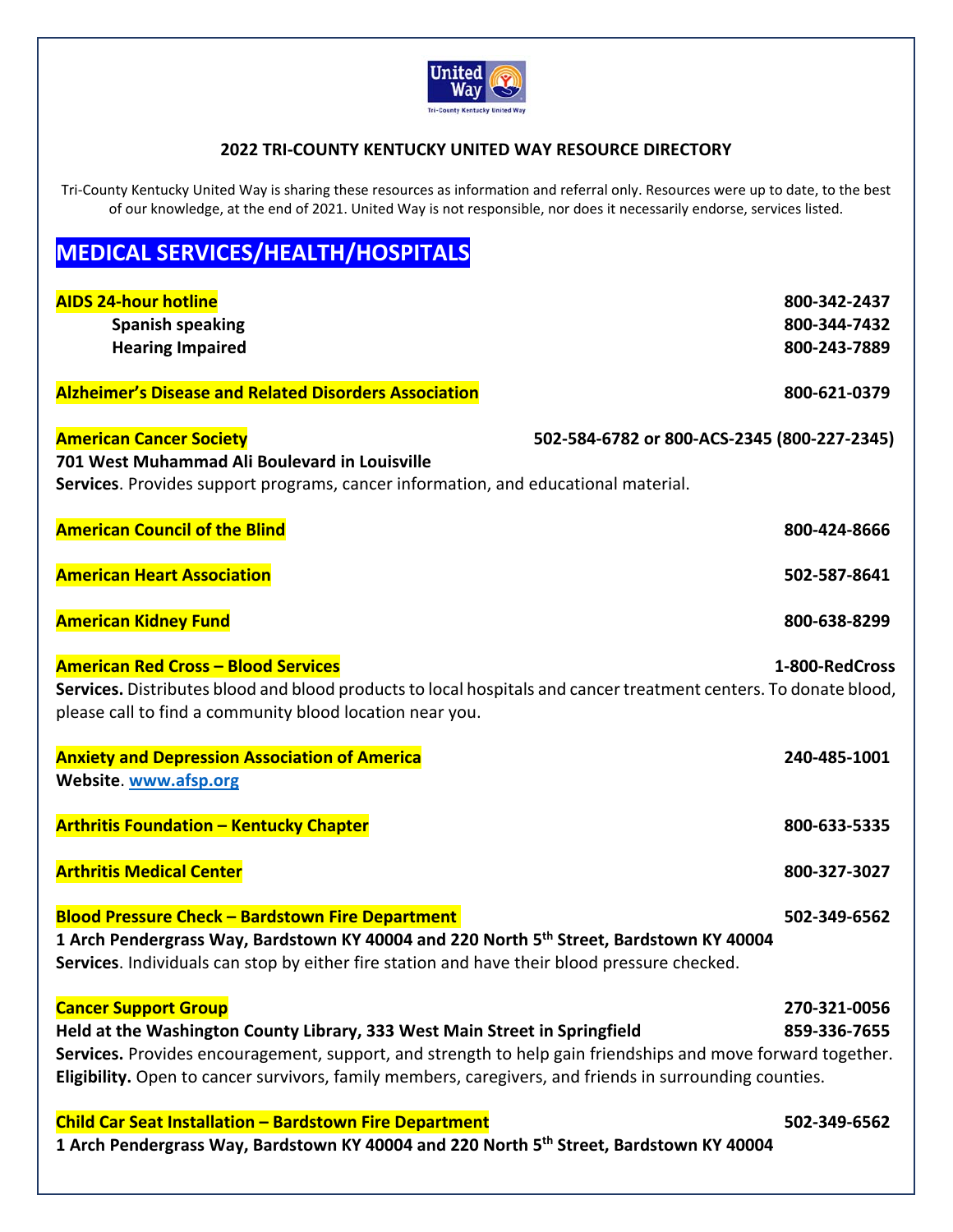## **CPR Certification ‐ Bardstown Fire Department 502‐349‐6562**

**1 Arch Pendergrass Way in Bardstown** 

**Services**. Provides certification and/or recertification of CPR.

## **Encompass Home Health Care 502‐507‐1846**

**Services**. Provides skilled nursing, physical therapy, occupational therapy and speech therapy services. Provides disease management, home health aide services, pathology, psychological nursing, and medical supplies. **Eligibility**. Physician's order required to provide services. Marion and Washington Counties (and others). Accepts Medicare, Medicaid, private insurance and private pay.

## **Eye Care America 800‐222‐3937**

## **Lincoln Trail District Health Department**

## **Website. www.ltdhd.org**

**Services**. Provides clinical, preventative health services including medical, nursing, nutrition, social, educational, and environmental interventions designed to assist individuals. Offers services such as: STD treatment and vaccines, pregnancy services and WIC (Women, Infants and Children), HANDS, and HIV testing and screening. Some provide harm reduction. Most services are provided for a nominal fee, but some are based on income and the number of people in the household. No person is refused for his/her inability to pay.

| Marion County Health Department - 516 North Spalding Avenue in Lebanon.    | 270-692-3393 |
|----------------------------------------------------------------------------|--------------|
| Nelson County Health Department - 325 South Third Street in Bardstown.     | 502-348-3222 |
| Washington County Health Department - 302 East Main Street in Springfield. | 859-336-3989 |

## **Hearing Loss Association of America, Kentucky Home Chapter 502‐233‐5774**

Website. www.hearinglosskentucky.org. **<b>Email.** info@hearinglosskentucky.org

**Services.** Self‐help organization dedicated to education, advocacy and support for people who do not hear well and those around them. Meets on the 4<sup>th</sup> Monday at Nelson County Public Library.

## **Hosparus Health Grief Center 800‐264‐0521**

## **Hospice of Central Kentucky 800‐686‐9577**

## **105 Diecks Drive in Elizabethtown**

**Services**. Comprehensive specialized home care program provides nursing, home health, social work, pastoral, pharmacy, medical equipment, and grief counseling in Marion and Washington counties.

**Eligibility**. Any individual (and their family) who is struggling with any life‐limiting illness or disease.

**Fees**. Accepts Medicare, Medicaid, and private insurance. No one who meets guidelines is refused due to inability to pay.

## **Hospice of Nelson County 502‐350‐5570**

## **711 McDowell Boulevard in Bardstown**

**Services.** Provides medical and volunteer services to help terminally ill patients and their families. **Eligibility**. Patient is in end‐stage of terminal illness.

**Fees**. Reimbursement received from Medicare, Medicaid, and private insurance. No one is refused care due to inability to pay.

## United wav **Tri-County Kentucky United Way**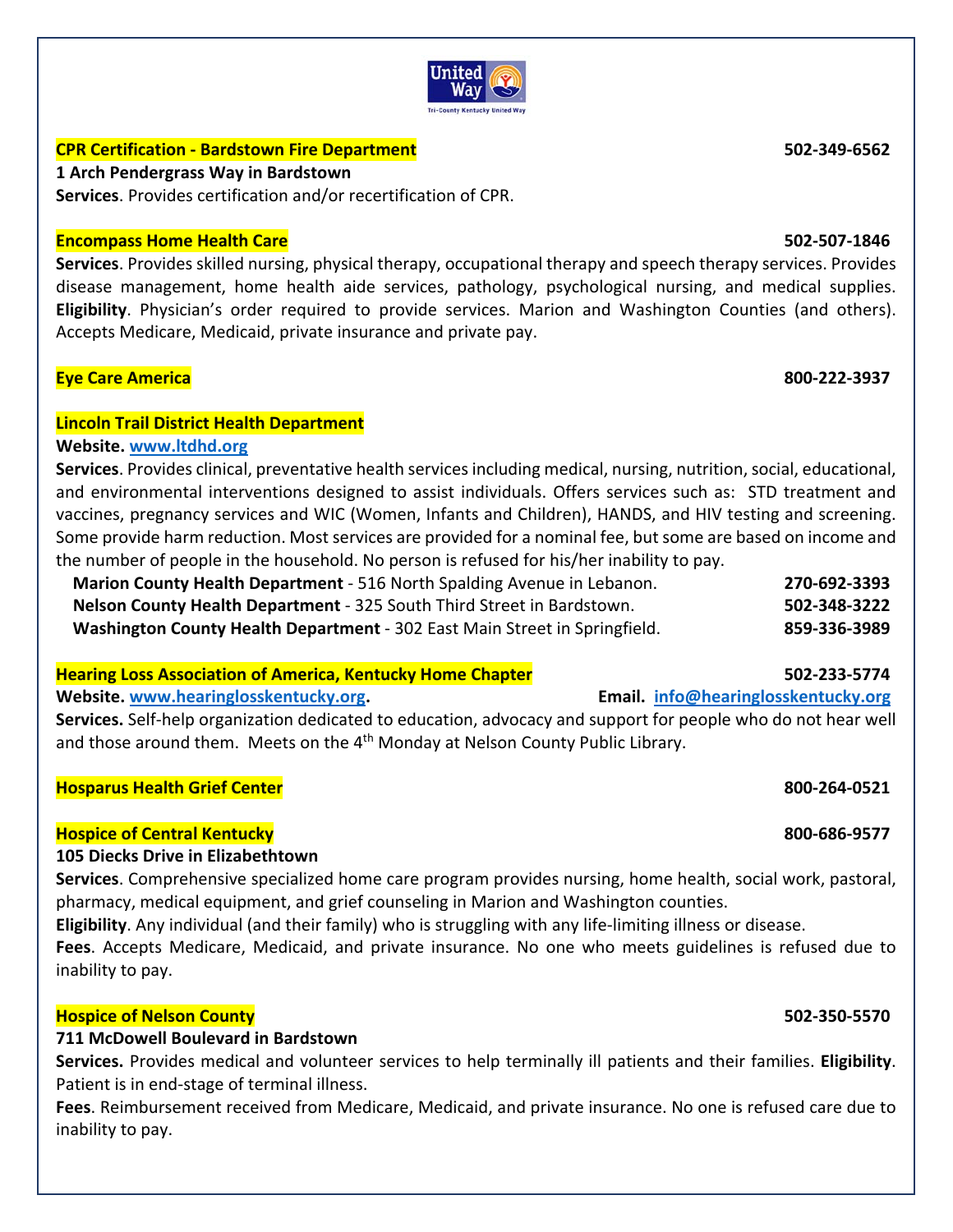## United Wav

## **HOSPITALS**

**Baptist Health Hardin (formerly Hardin Memorial Health)**  270‐737‐1212 913 North Dixie Avenue in Elizabethtown **Website**. www.hmh.net

## **Flaget Memorial Hospital**

4305 New Shepherdsville Road in Bardstown Emergency Care 502‐350‐5100 General/Patient Information 502‐350‐5000

## **Intrepid USA Healthcare Services 270‐763‐9242 or 800‐348‐0143**

## **2411 Ring Road, Suite 106 in Elizabethtown**

**Services**. Offers skilled nurses, medical social workers, and home health aides to provide occupational therapy, physical therapy, speech therapy, personal care, and respite. Services Marion, Hardin and Grayson Counties. **Fees**. Medicare, Medicaid, private insurance, private pay, workers compensation, veterans administration, and home and community based waiver programs.

## **Kentucky Cancer Program 502‐348‐0143**

**810 Morton Avenue, Suite 101 in Bardstown Cancer Information Service** 1‐800‐4CANCER (422‐6237) **Services**. Provides cancer education, cancer prevention/early detection presentations, health screenings, risk assessment, and information and referral for patients and families.

## **Kentucky Industries for the Blind 502‐893‐0211**

## **Kentucky Vision Project 800‐320‐2406**

**Services**. Approved applicants, based on federal poverty guidelines, are assigned to participating doctors in the county where they live. Participating doctors donate examinations to determine eye health, as well as the need for glasses.

## **Mesothelioma Cancer Support 800‐692‐8608**

**Website. www.Mesothelioma.net**

**Services.** Support group dedicated to providing families impacted by mesothelioma cancer.

## **Nelson County Community Clinic, Inc. 502‐349‐5990**

## **300 West John Fitch Avenue, Suite 200 in Bardstown**

**Services**: Provides medical (visits, lab testing), dental (exams, cleaning, extractions, minor restoration, partials and dentures-patient is responsible for  $\frac{1}{2}$  the cost of a set of dentures and the Clinic pays the other  $\frac{1}{2}$ , prescription assistance and vision care (exams and eye glasses), as well as Medicare benefits counseling. All services are at no cost to the patient. Medical staff also provides education on Diabetes to patients.

**Eligibility**: Serves the working or medically disabled adult residents of Nelson County who are low‐income (200% federal poverty level) and the uninsured/underinsured. The Medicare benefits counseling is for all Nelson County residents regardless of income.

**Springview Hospital**  270‐692‐3161 320 Loretto Road in Lebanon **Website**. www.springviewhospital.com

## **Email: kvp@kyeyes.org Website. www.eyeyes.org/vision‐care/ky‐vision‐project**

## **Email. nccc@bardstown.com Website. www.nelsoncommclinic.org**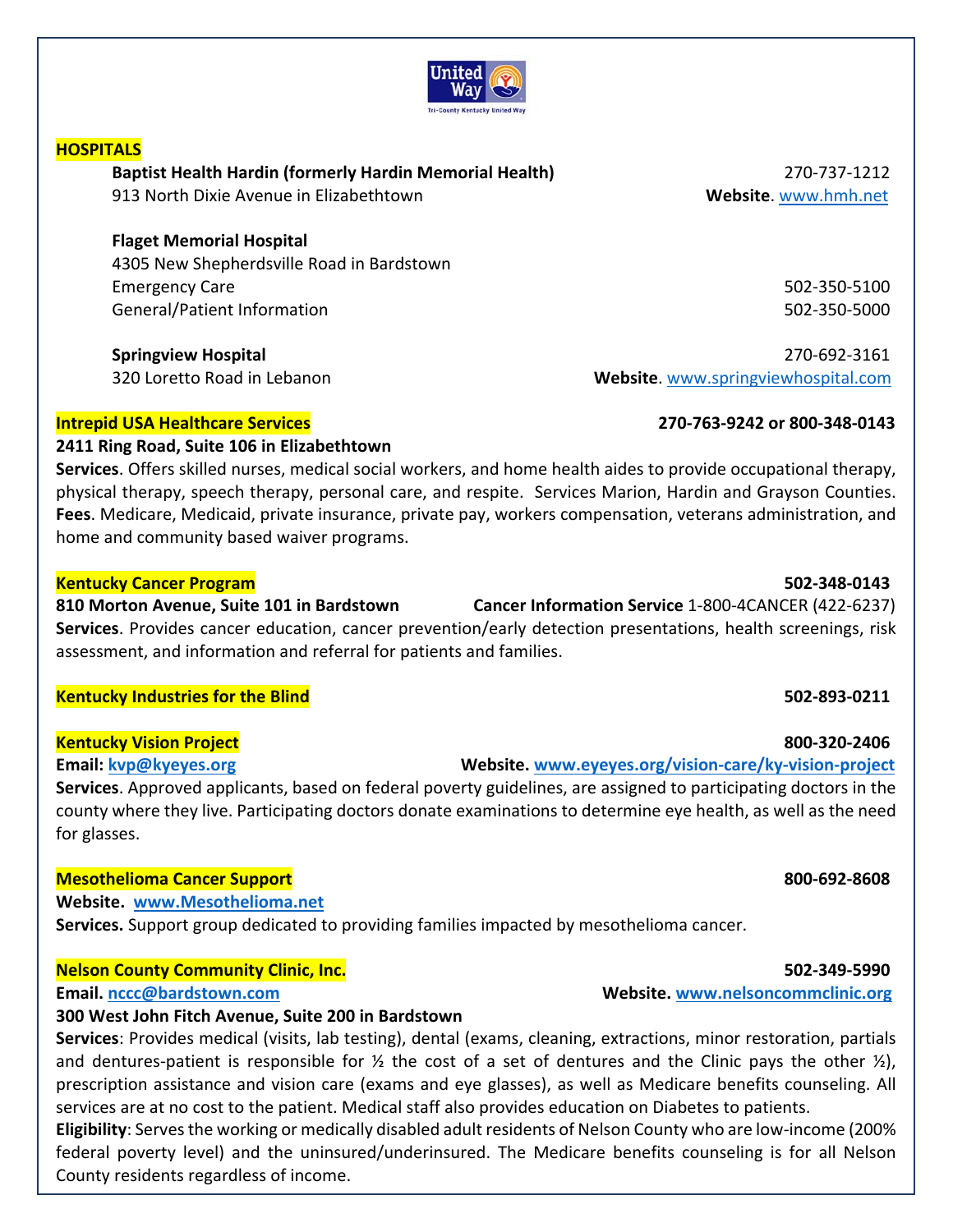

## **Nelson County Cooperative Extension Office 502‐348‐9204**

## **Email. DL\_CES\_Nelson@email.uky.edu Website. www.Nelson.ca.uky.edu**

## **317 South Third Street in Bardstown KY 40004**

**Services.** Helps to build better communities and improve quality of life. Provides the following services:

- **4‐H Youth Development:**  Prepares youth to be leaders. Anyone ages 9 through 18 can join. Opportunities include: 4‐H Camp, presentation and public speaking skills, growing vegetables, fishing, cooking, learning nutrition, development of leadership skills, learning about science and technology, etc. Clubs include: Teen, Dog, Horse, Shooting Sports, Sportfishing, Goat, and others that prepare youth to enter exhibits into the County Fair.
- **Family Consumer Sciences**. Learn about our initiatives, making healthy lifestyle choices, nurturing families, embracing life as you age, securing financial stability, promoting healthy homes and communities, accessing nutritious food, and empowering local leaders.
- **Agriculture and Natural Resources**. Whether you are a commercial scale farmer, a backyard gardener, an avid outdoor person, or anything in between, their experts can help you to grow your food, understand the food system and protect the environment.
- **Community & Economic Development**. From revitalizing downtowns to supporting local arts and improving community design.

## **Kentucky Cancer Program 877‐326‐1134 502‐348‐0143**

## **Website. www.kycancerprogram.org**

**Services**. Coordinates cancer prevention/early detection programs; patient/family services; professional education/training; mobilizes communities to address local cancer problems. You can utilize Pathfinder on their website to link to a variety of cancer resources (ie. Cancer screening tests/tobacco use; information, referral and navigation patient assistance, medical care, survivorship and support groups, and national/state resources.

## **Kentucky Commission on the Deaf & Hard of Hearing 502‐573‐2604**

## **Kentucky Health Care Access Line 800‐633‐8100**

 **Or visit their website at http://chfs.ky.gov/dph/info/dpqi/kpap.htm**

## **Kentucky Vision 800‐320‐2406 or 800‐372‐7181**

## **Kentucky School for the Blind 502‐897‐1583**

## **1867 Frankfort Avenue in Louisville**

**Services**. Provides comprehensive educational services to students who are blind and visually impaired, from birth to 21. Offers services such as: **Full‐time K‐12 Instructional Program,** Intensive One‐to‐One Instruction **Short Term Program, Insight College Preparation Program,** Orientation & Mobility, Braille Skills,  **Low Vision Evaluation, Braille/Large Type Textbooks and Instructional Aids, Community Work Transition Program,** Independent Living, Work Transition, Extended School Services, and Assistive Technology. KSB offers students an array of extracurricular activities, such as: Music  $\sim$  Choir, Band, Percussion Ensemble and Keyboarding, Athletics ~ Wrestling, Goalball, Cheerleading, Track /Field and Swimming, Bill Roby Track and Field Games, Braille Readers are Leaders, Braille Challenge Competition, Braille and Low Vision Carnival, Short Term Weekend Retreat, Forensics, Art, Boy Scouts, and Venture Crew.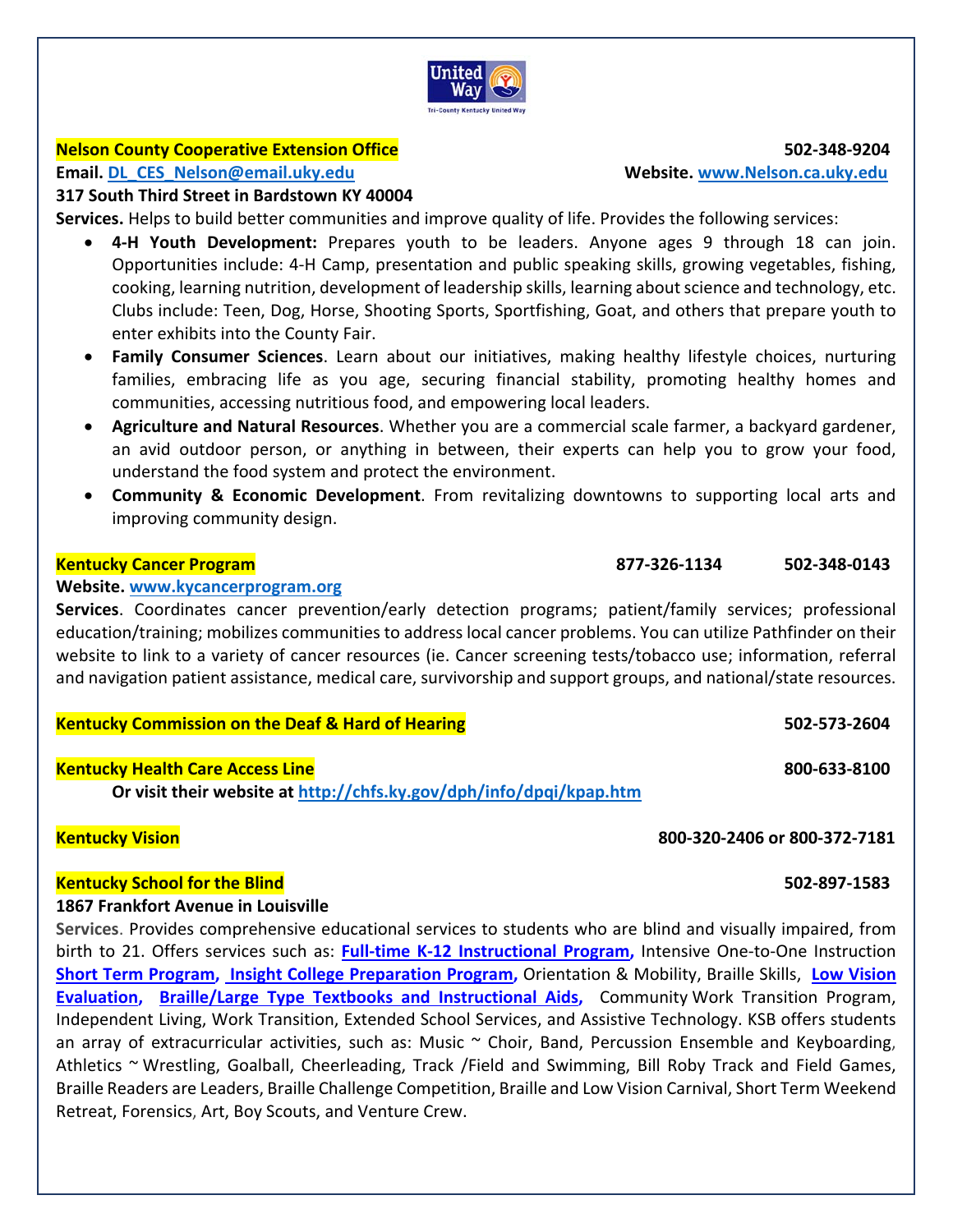

**Kentucky School for the Deaf 859‐239‐7017** 

## **Kentucky Women's Cancer Screening Program 844‐249‐0708**

**Website**. **www.kycancerprogram.org/professional‐education‐and‐training** 

Services. Provides mammography and cervical cancer screenings through local health departments and/or contract providers.

**Eligibility.** Uninsured women age 21 ‐65 with household income at or below 250% of the federal poverty level.

## **Oreo, Bardstown Fire Dog 502‐974‐3198**

**1 Arch Pendergrass Way in Bardstown KY 40004 Email. firechief@bardstowncable.net Services**. Their fire dog, Oreo, makes public appearances at businesses, hospitals, nursing homes, schools, or group meetings (no political rallies).

## **Parkinson's Support Group Bardstown 502‐350‐4458/502‐254‐3388**

## **Website. www.parkinsoncenter.org Email. osljane@aol.com**

**Services**. Meets on the 3<sup>rd</sup> Wednesday of the month at the Nelson County Public Library Community Room. **Eligibility**. Open to anyone touched by Parkinson's, including patients, care providers, family and friends.

## **Passport Health Plan – Managed Care Medicaid 1‐800‐578‐0603**

**5100 Commerce Crossing Drive, Louisville KY 40229 Website. www.passporthealthplan.com**

**Services**: Provides information on hospitals, doctors, prescriptions, and other health services. Helps with services such as Clothing, Domestic Violence, Drug and Alcohol, Education, Employment, Food, Homelessness, Immigration Services, Medical Services/Health, Mental Health, Suicide, Transportation, Utilities, etc. **Eligibility**: Anyone with Social Security Insurance and/or income below 138% of the Federal Poverty Level.

## **Poison Control Hotline 800‐222‐1222**

**Salvation Army 502‐583‐5391** 

**Website. www.salvationarmy.org/KY Services.** May be able to assist with eyeglasses.

## **Silverleaf Sexual Trauma Recovery Services 270‐234‐9236 Toll Free: 877‐672‐2124 Website. www.silverleafky.org Email address. contactus@silverleafky.org**

## **324 East Main Street in Springfield 751 South Provident Way in Elizabethtown**

**Services.** Offers 24 hour/365 days crisis services by phone; hospital response to victims at the emergency room; victim advocacy; volunteer program; crisis intervention; forensic interviews; medical exams; consultation; legal advocacy; trauma‐informed therapy services; community prevention and education trainings; and counseling. All services are free.

**Eligibility**. Victims and non‐offending caregivers/family members who have been affected by sexual violence and/or human trafficking. Serve all ages, regardless when the sexual violence occurred. Serves Marion, Nelson, and Washington Counties, as well as others.

## **Sudden Infant Death Syndrome (SIDS) Support Group 800‐221‐SIDS (7437)**

# **303 South 2nd Street in Danville Website. http://www.ksd.k12.ky.us/**